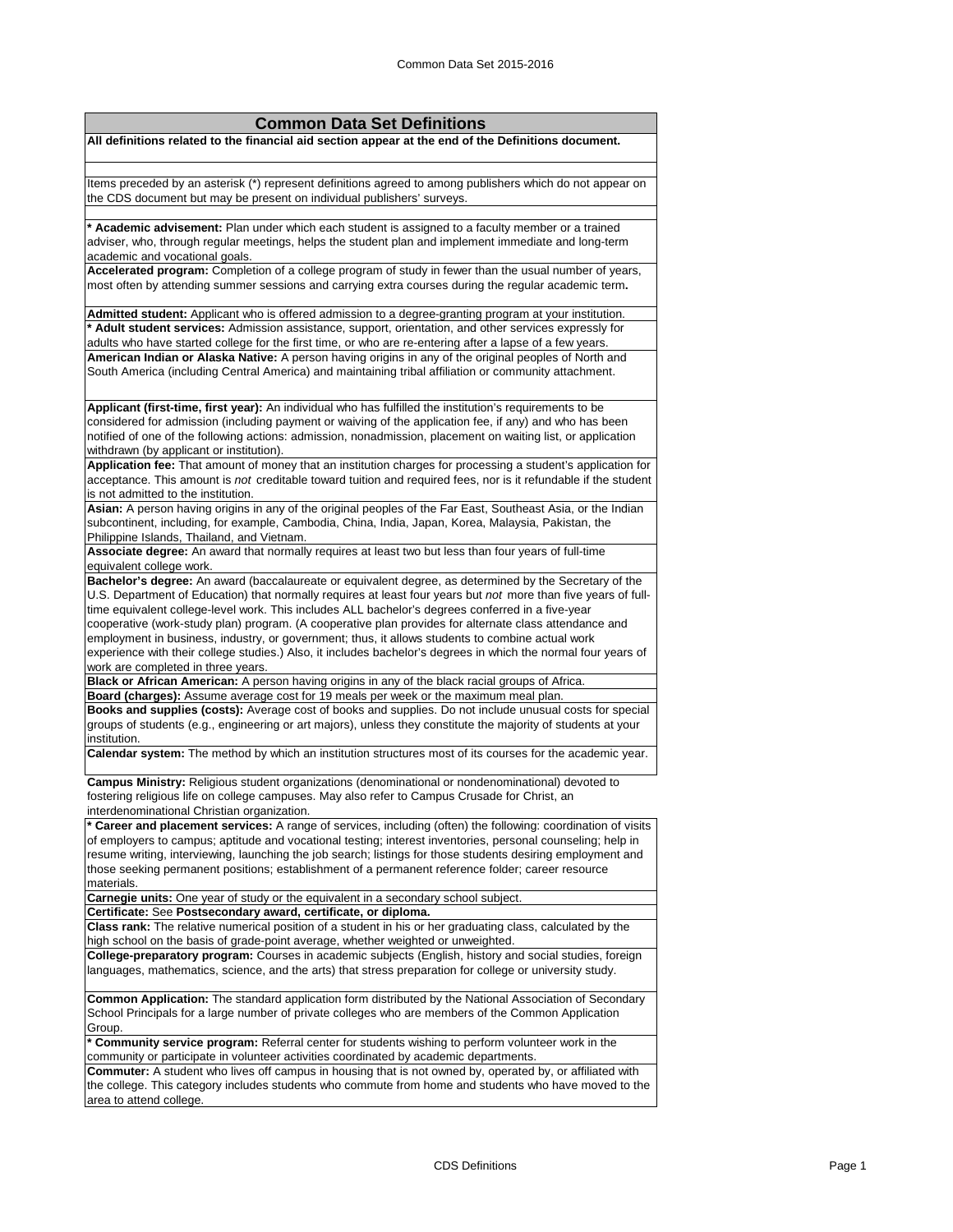**Contact hour:** A unit of measure that represents an hour of scheduled instruction given to students. Also referred to as clock hour **Continuous basis (for program enrollment):** A calendar system classification that is used by institutions that enroll students at any time during the academic year. For example, a cosmetology school or a word processing school might allow students to enroll and begin studies at various times, with no requirement that classes begin on a certain date. **Cooperative education program:** A program that provides for alternate class attendance and employment in business, industry, or government. **Cooperative housing:** College-owned, -operated, or -affiliated housing in which students share room and board expenses and participate in household chores to reduce living expenses. **\* Counseling service:** Activities designed to assist students in making plans and decisions related to their education, career, or personal development. **Credit:** Recognition of attendance or performance in an instructional activity (course or program) that can be applied by a recipient toward the requirements for a degree, diploma, certificate, or other formal award. **Credit course:** A course that, if successfully completed, can be applied toward the number of courses required for achieving a degree, diploma, certificate, or other formal award. **Credit hour:** A unit of measure representing an hour (50 minutes) of instruction over a 15-week period in a semester or trimester system or a 10-week period in a quarter system. It is applied toward the total number of hours needed for completing the requirements of a degree, diploma, certificate, or other formal award. **Cross-registration:** A system whereby students enrolled at one institution may take courses at another institution without having to apply to the second institution.

**Deferred admission:** The practice of permitting admitted students to postpone enrollment, usually for a period of one academic term or one year.

**Degree:** An award conferred by a college, university, or other postsecondary education institution as official recognition for the successful completion of a program of studies.

**Degree-seeking students:** Students enrolled in courses for credit who are recognized by the institution as seeking a degree or formal award. At the undergraduate level, this is intended to include students enrolled in vocational or occupational programs.

**Differs by program (calendar system):** A calendar system classification that is used by institutions that have occupational/vocational programs of varying length. These schools may enroll students at specific times depending on the program desired. For example, a school might offer a two-month program in January, March, May, September, and November; and a three-month program in January, April, and October.

**Diploma:** See **Postsecondary award, certificate, or diploma.**

**Distance learning:** An option for earning course credit at off-campus locations via cable television, internet, satellite classes, videotapes, correspondence courses, or other means.

**Doctor's degree-research/scholarship:** A Ph.D. or other doctor's degree that requires advanced work beyond the master's level, including the preparation and defense of a dissertation based on original research, or the planning and execution of an original project demonstrating substantial artistic or scholarly achievement. Some examples of this type of degree may include Ed.D., D.M.A., D.B.A., D.Sc., D.A., or D.M, and others, as designated by the awarding institution.

**Doctor's degree-professional practice:** A doctor's degree that is conferred upon completion of a program providing the knowledge and skills for the recognition, credential, or license required for professional practice. The degree is awarded after a period of study such that the total time to the degree, including both pre-professional and professional preparation, equals at least six full-time equivalent academic years. Some of these degrees were formerly classified as "first-professional" and may include: Chiropractic (D.C. or D.C.M.); Dentistry (D.D.S. or D.M.D.); Law (L.L.B. or J.D.); Medicine (M.D.); Optometry (O.D.); Osteopathic Medicine (D.O); Pharmacy (Pharm.D.); Podiatry (D.P.M., Pod.D., D.P.); or, Veterinary Medicine (D.V.M.), and others, as designated by the awarding institution.

**Doctor's degree-other:** A doctor's degree that does not meet the definition of a doctor's degree research/scholarship or a doctor's degree - professional practice.

**Double major:** Program in which students may complete two undergraduate programs of study simultaneously.

**Dual enrollment:** A program through which high school students may enroll in college courses while still enrolled in high school. Students are not required to apply for admission to the college in order to participate.

**Early action plan:** An admission plan that allows students to apply and be notified of an admission decision well in advance of the regular notification dates. If admitted, the candidate is not committed to enroll; the student may reply to the offer under the college's regular reply policy.

**Early admission:** A policy under which students who have not completed high school are admitted and enroll full time in college, usually after completion of their junior year.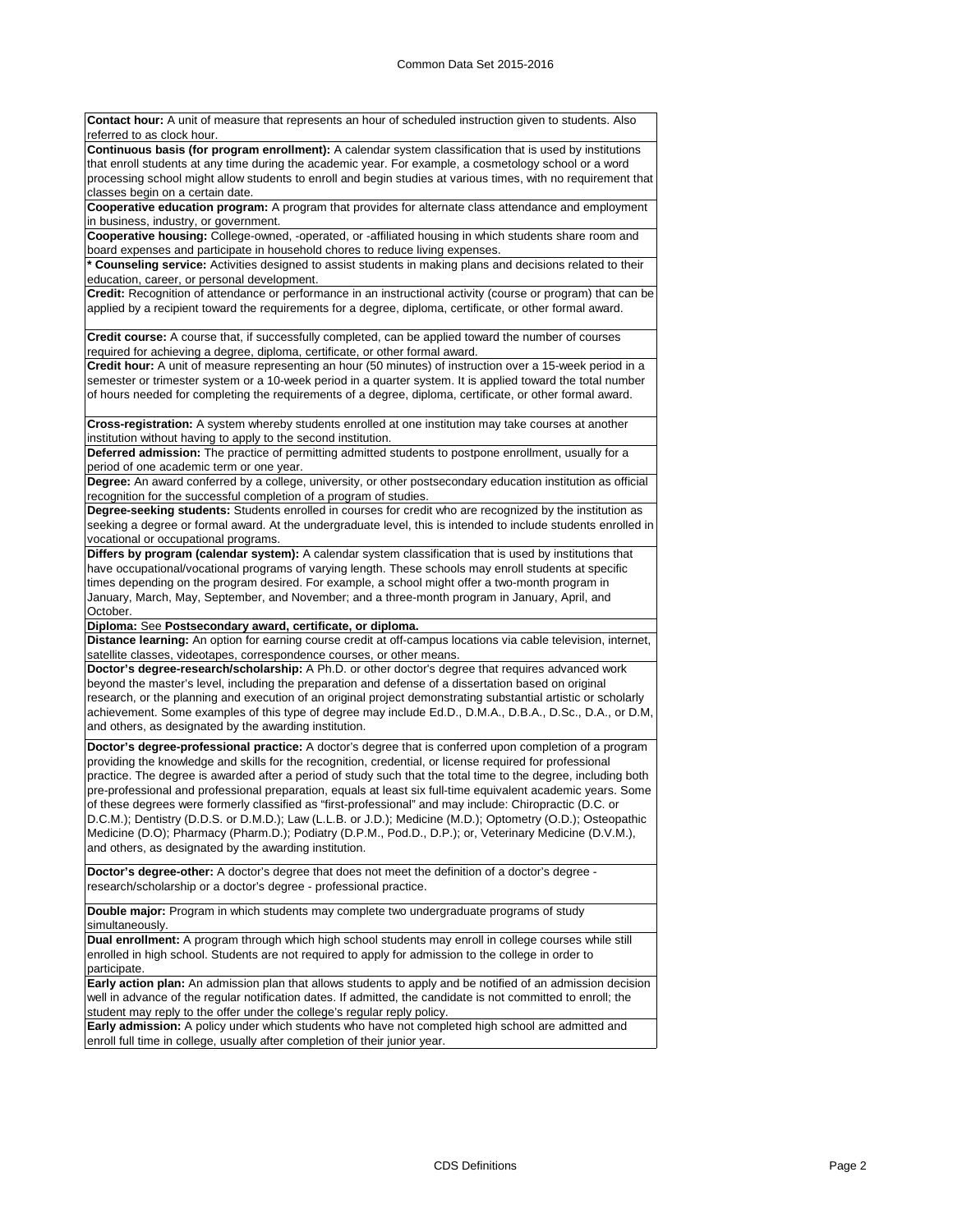**Early decision plan:** A plan that permits students to apply and be notified of an admission decision (and financial aid offer if applicable) well in advance of the regular notification date. Applicants agree to accept an offer of admission and, if admitted, to withdraw their applications from other colleges. There are three possible decisions for early decision applicants: admitted, denied, or not admitted but forwarded for consideration with the regular applicant pool, without prejudice.

**English as a Second Language (ESL):** A course of study designed specifically for students whose native language is not English.

**Exchange student program-domestic:** Any arrangement between a student and a college that permits study for a semester or more at another college **in the United States** without extending the amount of time required for a degree. **See also Study abroad**.

**External degree program:** A program of study in which students earn credits toward a degree through independent study, college courses, proficiency examinations, and personal experience. External degree programs require minimal or no classroom attendance.

**Extracurricular activities (as admission factor):** Special consideration in the admissions process given for participation in both school and nonschool-related activities of interest to the college, such as clubs, hobbies, student government, athletics, performing arts, etc.

First-time student: A student attending any institution for the first time at the level enrolled. Includes students enrolled in the fall term who attended a postsecondary institution for the first time at the same level in the prior summer term. Also includes students who entered with advanced standing (college credit earned before graduation from high school).

**First-time, first-year (freshman) student:** A student attending any institution for the first time at the undergraduate level. Includes students enrolled in the fall term who attended college for the first time in the prior summer term. Also includes students who entered with advanced standing (college credits earned before graduation from high school).

First-year student: A student who has completed less than the equivalent of 1 full year of undergraduate work; that is, less than 30 semester hours (in a 120-hour degree program) or less than 900 contact hours.

**Freshman:** A first-year undergraduate student.

**\*Freshman/new student orientation:** Orientation addressing the academic, social, emotional, and intellectual issues involved in beginning college. May be a few hours or a few days in length; at some colleges, there is a fee.

**Full-time student (undergraduate):** A student enrolled for 12 or more semester credits, 12 or more quarter credits, or 24 or more contact hours a week each term.

**Geographical residence (as admission factor):** Special consideration in the admission process given to students from a particular region, state, or country of residence.

**Grade-point average (academic high school GPA):** The sum of grade points a student has earned in secondary school divided by the number of courses taken. The most common system of assigning numbers to grades counts four points for an A, three points for a B, two points for a C, one point for a D, and no points for an E or F. Unweighted GPA's assign the same weight to each course. Weighting gives students additional points for their grades in advanced or honors courses.

**Graduate student:** A student who holds a bachelor's or equivalent, and is taking courses at the postbaccalaureate level.

**\* Health services:** Free or low cost on-campus primary and preventive health care available to students.

**High school diploma or recognized equivalent:** A document certifying the successful completion of a prescribed secondary school program of studies, or the attainment of satisfactory scores on the Tests of General Educational Development (GED), or another state-specified examination.

**Hispanic or Latino:** A person of Mexican, Puerto Rican, Cuban, South or Central American, or other Spanish culture or origin, regardless of race.

**Honors program:** Any special program for very able students offering the opportunity for educational enrichment, independent study, acceleration, or some combination of these.

**Independent study:** Academic work chosen or designed by the student with the approval of the department concerned, under an instructor's supervision, and usually undertaken outside of the regular classroom structure.

**In-state tuition:** The tuition charged by institutions to those students who meet the state's or institution's residency requirements.

**International student:** See **Nonresident alien.**

**International student group:** Student groups that facilitate cultural dialogue, support a diverse campus, assist international students in acclimation and creating a social network.

**Internship:** Any short-term, supervised work experience usually related to a student's major field, for which the student earns academic credit. The work can be full- or part-time, on- or off-campus, paid or unpaid.

**\* Learning center:** Center offering assistance through tutors, workshops, computer programs, or audiovisual equipment in reading, writing, math, and skills such as taking notes, managing time, taking tests.

**\* Legal services:** Free or low cost legal advice for a range of issues (personal and other).

**Liberal arts/career combination:** Program in which a student earns undergraduate degrees in two separate fields, one in a liberal arts major and the other in a professional or specialized major, whether on campus or through cross‑registration.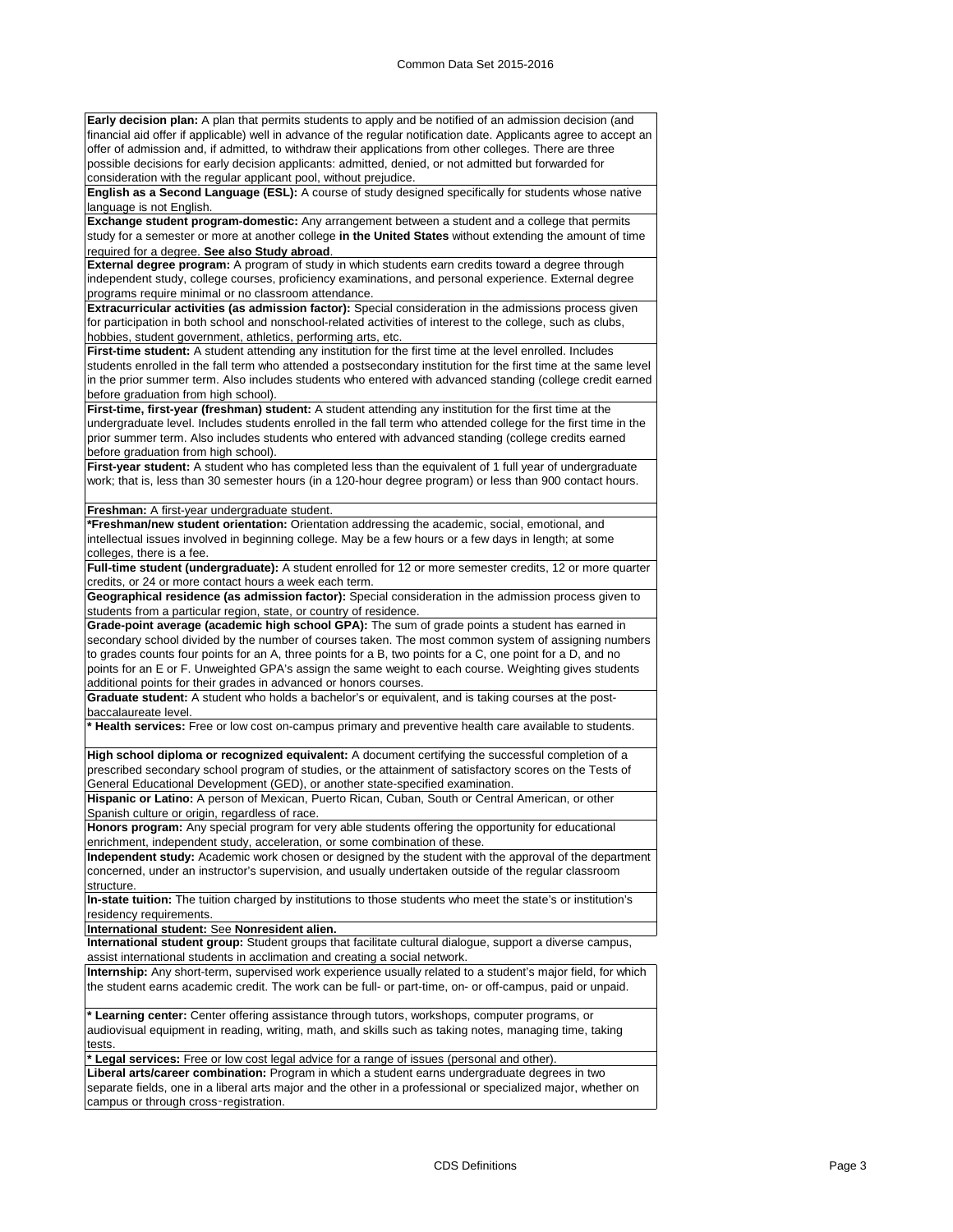**Master's degree:** An award that requires the successful completion of a program of study of generally one or two full-time equivalent academic years of work beyond the bachelor's degree. Some of these degrees, such as those in Theology (M.Div., M.H.L./Rav) that were formerly classified as "first-professional", may require more than two full-time equivalent academic years of work.

**Minority affiliation (as admission factor):** Special consideration in the admission process for members of designated racial/ethnic minority groups.

**\* Minority student center:** Center with programs, activities, and/or services intended to enhance the college experience of students of color.

**Model United Nations:** A simulation activity focusing on conflict resolution, globalization, and diplomacy. Assuming roles as foreign ambassadors and "delegates," students conduct research, engage in debate, draft resolutions, and may participate in a national Model UN conference.

**Native Hawaiian or Other Pacific Islander:** A person having origins in any of the original peoples of Hawaii, Guam, Samoa, or other Pacific Islands.

**Nonresident alien:** A person who is not a citizen or national of the United States and who is in this country on a visa or temporary basis and does not have the right to remain indefinitely.

**\* On-campus day care:** Licensed day care for students' children (usually age 3 and up); usually for a fee.

**Open admission:** Admission policy under which virtually all secondary school graduates or students with GED equivalency diplomas are admitted without regard to academic record, test scores, or other qualifications.

**Other expenses (costs):** Include average costs for clothing, laundry, entertainment, medical (if not a required fee), and furnishings.

**Out-of-state tuition:** The tuition charged by institutions to those students who do not meet the institution's or state's residency requirements.

Part-time student (undergraduate): A student enrolled for fewer than 12 credits per semester or quarter, or fewer than 24 contact hours a week each term.

**\* Personal counseling**: One-on-one or group counseling with trained professionals for students who want to explore personal, educational, or vocational issues.

**Post-baccalaureate certificate:** An award that requires completion of an organized program of study requiring 18 credit hours beyond the bachelor's; designed for persons who have completed a baccalaureate degree but do not meet the requirements of academic degrees carrying the title of master.

**Post-master's certificate:** An award that requires completion of an organized program of study of 24 credit hours beyond the master's degree but does not meet the requirements of academic degrees at the doctoral level.

**Postsecondary award, certificate, or diploma:** Includes the following three IPEDS definitions for postsecondary awards, certificates, and diplomas of varying durations and credit/contact hour requirements—

*Less Than 1 Academic Year:* Requires completion of an organized program of study at the postsecondary level (below the baccalaureate degree) in less than 1 academic year (2 semesters or 3 quarters) or in less than 900 contact hours by a student enrolled full-time.

*At Least 1 But Less Than 2 Academic Years:* Requires completion of an organized program of study at the postsecondary level (below the baccalaureate degree) in at least 1 but less than 2 full-time equivalent academic years, or designed for completion in at least 30 but less than 60 credit hours, or in at least 900 but less than 1,800 contact hours.

*At Least 2 But Less Than 4 Academic Years:* Requires completion of an organized program of study at the postsecondary level (below the baccalaureate degree) in at least 2 but less than 4 full-time equivalent academic years, or designed for completion in at least 60 but less than 120 credit hours, or in at least 1,800 but less than 3,600 contact hours.

**Private institution:** An educational institution controlled by a private individual(s) or by a nongovernmental agency, usually supported primarily by other than public funds, and operated by other than publicly elected or appointed officials.

**Private for-profit institution:** A private institution in which the individual(s) or agency in control receives compensation, other than wages, rent, or other expenses for the assumption of risk.

**Private nonprofit institution:** A private institution in which the individual(s) or agency in control receives no compensation, other than wages, rent, or other expenses for the assumption of risk. These include both independent nonprofit schools and those affiliated with a religious organization.

**Proprietary institution:** See **Private for-profit institution.**

**Public institution:** An educational institution whose programs and activities are operated by publicly elected or appointed school officials, and which is supported primarily by public funds.

**Quarter calendar system:** A calendar system in which the academic year consists of three sessions called quarters of about 12 weeks each. The range may be from 10 to 15 weeks. There may be an additional quarter in the summer.

**Race/ethnicity:** Category used to describe groups to which individuals belong, identify with, or belong in the eyes of the community. The categories do not denote scientific definitions of anthropological origins. A person may be counted in only one group.

**Race/ethnicity unknown:** Category used to classify students or employees whose race/ethnicity is not known and whom institutions are unable to place in one of the specified racial/ethnic categories.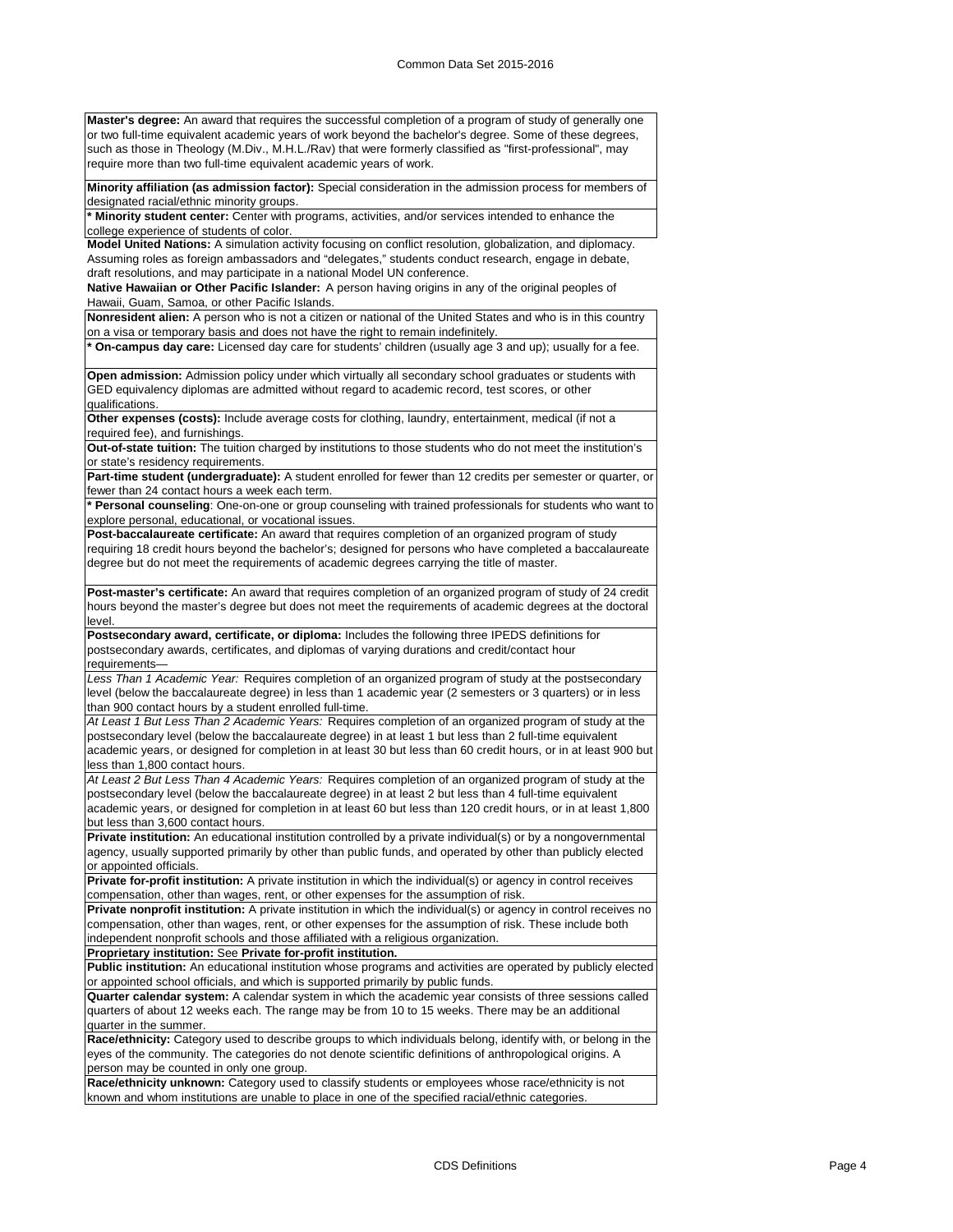**Religious affiliation/commitment (as admission factor):** Special consideration given in the admission process for affiliation with a certain church or faith/religion, commitment to a religious vocation, or observance of certain religious tenets/lifestyle.

**\* Religious counseling:** One-on-one or group counseling with trained professionals for students who want to explore religious problems or issues.

**\* Remedial services:** Instructional courses designed for students deficient in the general competencies necessary for a regular postsecondary curriculum and educational setting.

**Required fees:** Fixed sum charged to students for items not covered by tuition and required of such a large proportion of all students that the student who does NOT pay is the exception. Do not include application fees or optional fees such as lab fees or parking fees.

**Resident alien or other eligible non-citizen:** A person who is not a citizen or national of the United States and who has been admitted as a legal immigrant for the purpose of obtaining permanent resident alien status (and who holds either an alien registration card [Form I-551 or I-151], a Temporary Resident Card [Form I-688], or an Arrival-Departure Record [Form I-94] with a notation that conveys legal immigrant status, such as Section 207 Refugee, Section 208 Asylee, Conditional Entrant Parolee or Cuban-Haitian).

**Room and board (charges)—on campus:** Assume double occupancy in institutional housing and 19 meals per week (or maximum meal plan).

**Secondary school record (as admission factor):** Information maintained by the secondary school that may include such things as the student's high school transcript, class rank, GPA, and teacher and counselor recommendations.

**Semester calendar system:** A calendar system that consists of two semesters during the academic year with about 16 weeks for each semester of instruction. There may be an additional summer session.

**Student-designed major:** A program of study based on individual interests, designed with the assistance of an adviser

**Study abroad:** Any arrangement by which a student completes part of the college program studying in another country. Can be at a campus abroad or through a cooperative agreement with some other U.S. college or an institution of another country.

**\* Summer session:** A summer session is shorter than a regular semester and not considered part of the academic year. It is not the third term of an institution operating on a trimester system or the fourth term of an institution operating on a quarter calendar system. The institution may have 2 or more sessions occurring in the summer months. Some schools, such as vocational and beauty schools, have year-round classes with no separate summer session

**Talent/ability (as admission factor):** Special consideration given to students with demonstrated

talent/abilities in areas of interest to the institution (e.g., sports, the arts, languages, etc.). **Teacher certification program:** Program designed to prepare students to meet the requirements for

certification as teachers in elementary, middle/junior high, and secondary schools. **Transfer applicant:** An individual who has fulfilled the institution's requirements to be considered for

admission (including payment or waiving of the application fee, if any) and who has previously attended another college or university and earned college-level credit.

**Transfer student:** A student entering the institution for the first time but known to have previously attended a postsecondary institution at the same level (e.g., undergraduate). The student may transfer with or without credit.

**Transportation (costs):** Assume two round trips to student's hometown per year for students in institutional housing or daily travel to and from your institution for commuter students.

**Trimester calendar system:** An academic year consisting of 3 terms of about 15 weeks each.

**Tuition:** Amount of money charged to students for instructional services. Tuition may be charged per term, per course, or per credit

**\* Tutoring:** May range from one-on-one tutoring in specific subjects to tutoring in an area such as math, reading, or writing. Most tutors are college students; at some colleges, they are specially trained and certified.

**Unit:** a standard of measurement representing hours of academic instruction (e.g., semester credit, quarter credit, contact hour).

**Undergraduate:** A student enrolled in a four- or five-year bachelor's degree program, an associate degree program, or a vocational or technical program below the baccalaureate.

**\* Veteran's counseling:** Helps veterans and their dependents obtain benefits for their selected program and provides certifications to the Veteran's Administration. May also provide personal counseling on the transition from the military to a civilian life.

**\* Visually impaired:** Any person whose sight loss is not correctable and is sufficiently severe as to adversely affect educational performance.

**Volunteer work (as admission factor):** Special consideration given to students for activity done on a volunteer basis (e.g., tutoring, hospital care, working with the elderly or disabled) as a service to the community or the public in general.

Wait list: List of students who meet the admission requirements but will only be offered a place in the class if space becomes available.

**Weekend college:** A program that allows students to take a complete course of study and attend classes only on weekends